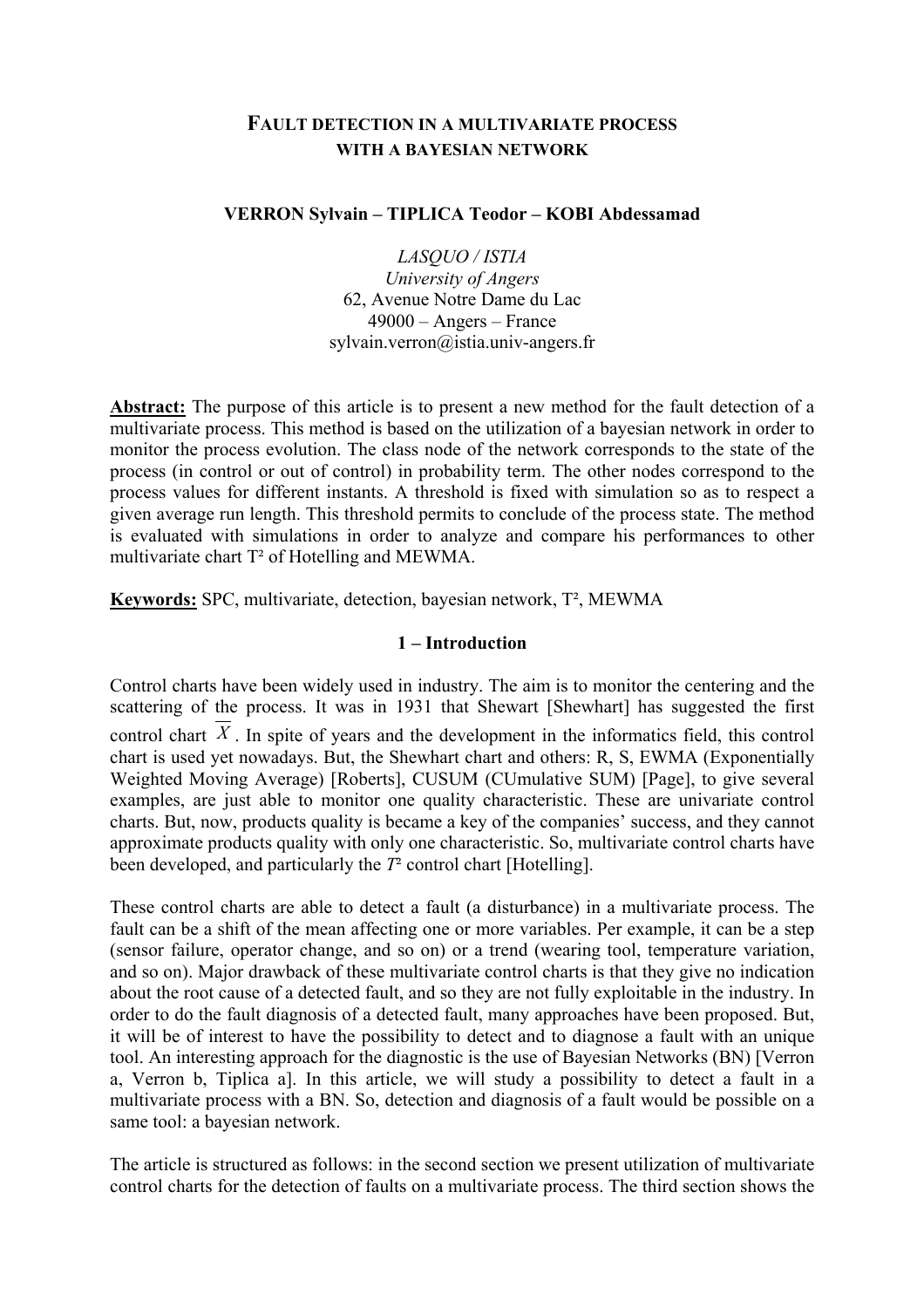approach that we propose to detect faults with a bayesian network. The bayesian network for detection is evaluated and compared to the  $T<sup>2</sup>$  and MEWMA multivariate control charts in the fourth section. In the last section, we conclude on the proposed approach and give outlooks.

#### 2 – Multivariate control charts

### 2.1 – Hotelling  $T^2$  chart

First works about the detection of fault in multivariate process began in 1947 with the Hotelling's works [Hotelling]. He was the first to propose a multivariate control chart based on a statistical distance. For a process with p variables, we can write the statistic  $T^2$  as:

$$
T^2 = \left(\mathbf{X} - \boldsymbol{\mu}\right)^T \boldsymbol{\Sigma}^{-1} \left(\mathbf{X} - \boldsymbol{\mu}\right) \tag{1}
$$

where: X is the observation vector of size  $1 \times p$ ,  $\mu$  is the mean vector of size  $1 \times p$ ,  $\Sigma$  is the variance-covariance matrix of size  $p \times p$ .

As we can see in the equation (1), the statistic  $T^2$  is a scalar. So, we can plot the value of the  $T<sup>2</sup>$  for different instants, and with an appropriate control limit, we obtain the  $T<sup>2</sup>$  control chart. On this chart, each point represents the information of all the p variables. A fault is detected when a point is beyond the control limit.

As for the Shewhart chart, the set up of a  $T<sup>2</sup>$  chart is made in two phases. During the first phase, parameters of the process ( $\mu$  and  $\Sigma$ ) are estimated. Concerning the computation of the parameters estimations and the control limit, readers can refer to the book of Montgomery [Montgomery]. In the case of individual measurements (sampling of unit size), Sullivan [Sullivan] does an interesting comparison between five estimators of  $\Sigma$ . Once the parameters are estimated, the T² control chart can be drawn. It is very important to verify that the process is in control during this first phase. The second phase represents the real monitoring of the process on the assumption of a multivariate normal distribution with the estimated parameters.

#### 2.2 – The MEWMA control chart

As the  $\overline{X}$  control chart of Shewhart, the major drawback of the T<sup>2</sup> control chart is his moderate performances to detect shift of small magnitude. In order to cure this problem, others multivariate control charts have been proposed: MEWMA (Multivariate Exponentially Weighted Moving Average) [Lowry] and MCUSUM (Multivariate CUmulative SUM) [Pignatiello]. These charts are respectively the multivariate analogous of the EWMA and CUSUM control charts. The principle of the MEWMA control chart is to take into account the process evolution in weighting past observations of the process. So, it needs to do a transformation of the data process with the equation (2):

$$
\mathbf{Y}_t = \lambda \mathbf{X}_t + (\mathbf{I} - \lambda) \mathbf{Y}_{t-1} \tag{2}
$$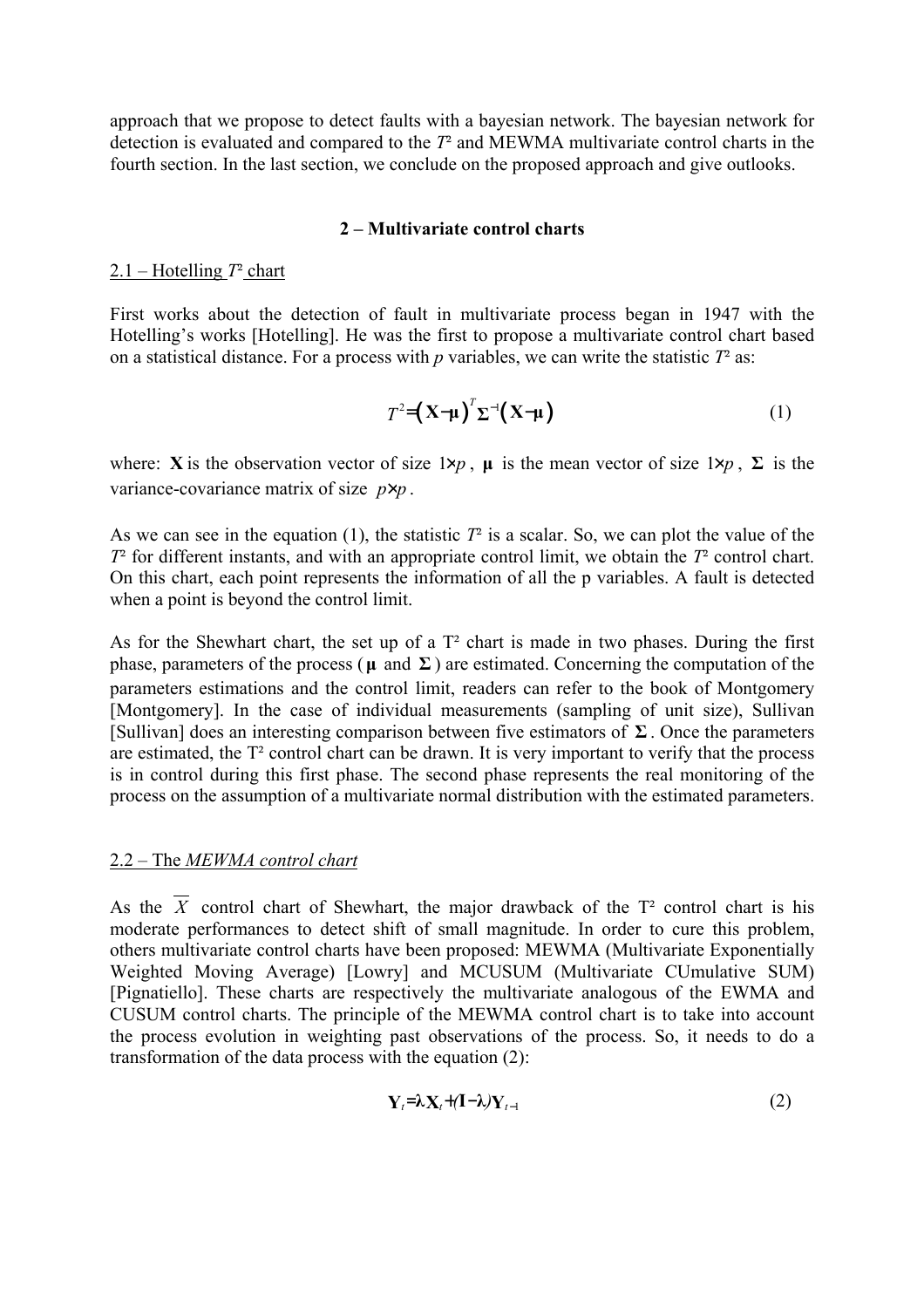where  $\lambda$  is a  $p \times p$  diagonal weighting matrix, **I** is the  $p \times p$  identity matrix,  $x_t$  is the observation vector (size  $1 \times p$ ) at instant t, Y<sub>0</sub>=µ is the mean vector (size  $1 \times p$ ) of the p variables.

Based on the same principle than a T² control chart, one can monitor the statistic of the equation (3):

$$
T_t^2 = \left(\mathbf{Y}_t\right)^T \mathbf{\Sigma}_{\mathbf{Y}}^{-1} \left(\mathbf{Y}_t\right) \tag{3}
$$

where  $Y_t$  is the transformed observation vector at instant t,  $\Sigma_Y^{-1}$  is the inverse of the variance-covariance matrix of  $Y_t$ . It can be concluded that the process is out of control as soon as the  $T_t^2$  crosses a control limit  $h_M$ . Bodden [Bodden] proposed an algorithm to find the

control limit  $h_M$  in order to respect a given number of false alarm and a given  $\lambda$ .

In the last years, numerous methods have been proposed to find the root cause of a fault detected with a multivariate control chart [Mason, Chua]. It can be found a comparative study of different methods in [Tiplica b]. Without developing, we can say that these methods are based on different approaches: PCA (Principal Component Analysis), PLS (Projection to Latent Structure), decomposition of the Hotelling statistic, and so on. Of course, there is no easy response to this problem. The different methods are complex and ask a lot of time and computational resource in order to diagnose the cause of a fault. So, it seems to be an interesting approach to associate the fault detection and the fault diagnosis of a multivariate process in an only tool. Several works demonstrated that bayesian networks are able to diagnose correctly the fault of a multivariate process. So, it is of interest to study if bayesian network can do fault detection in an efficient way.

#### 3 – Fault detection with bayesian network

#### 3.1 – Bayesian networks

A bayesian network (BN), [Charniak] or [Naim] is a graph. In this graph, each variable is a node that can be continuous or discrete. Edges of the graph represent dependence between linked nodes. A formal definition is given here.

A bayesian network is a triplet  $\{G, E, D\}$  where:

 ${G}$  is a directed acyclic graph,  $G=(V,A)$ , where V is the ensemble of nodes of G, and A is the ensemble of edges of G

 ${E}$  is a finite probabilistic space  $(\Omega, Z, p)$ 

{D} is an ensemble of random variables associated to the nodes of G and defined on E such as:

$$
p(V_1,V_2,...,V_n) = \prod_{i=1}^n p(V_i|C(V_i))
$$
\n(4)

where C(Vi) is the ensemble of causes (parents) of Vi in the graph G.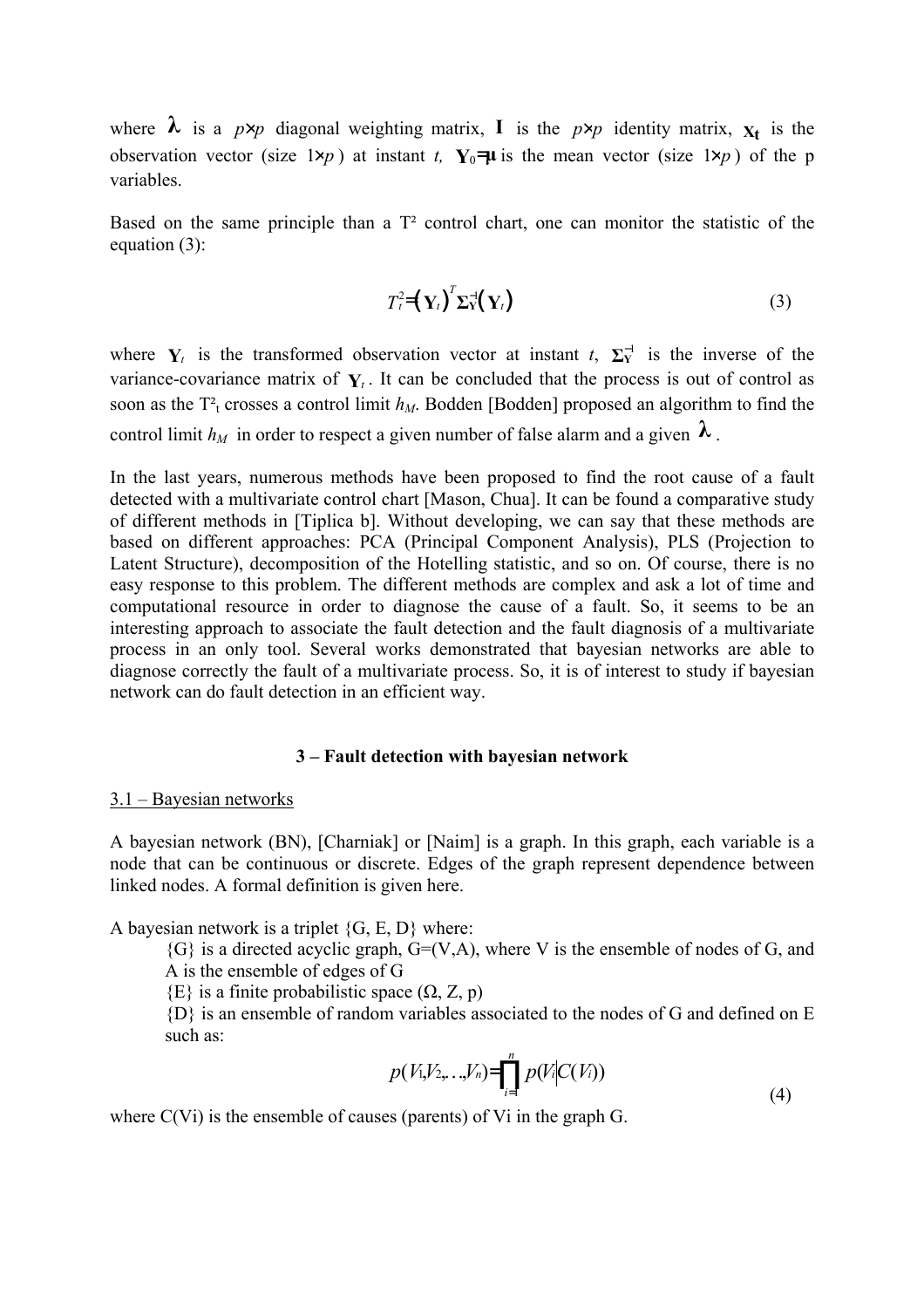Inference in the network is based on the Bayes theorem:

$$
p(X|Y) = \frac{p(Y|X) \times p(Y)}{p(X)}
$$
\n<sup>(5)</sup>

Bayesian network classifiers are particular bayesian networks [Friedman]. They always have a discrete node C coding the r different classes of the system. Other variables  $X_1, ..., X_p$ represent the p descriptors (variables) of the system.

A famous bayesian classifier is the naïve bayesian classifier (or Bayes classifier) that we can see on the figure 1a. This bayesian classifier makes the strong assumption that descriptors of the system are class conditionally independent. Assuming normality of each descriptor, the naïve bayesian network is equivalent to the classification rule of the diagonal quadratic discriminant analysis. In order to alleviate to the assumption of independence, several approaches have been developed. We can cite the augmented naïve bayesian networks (figure 1b). These bayesian networks are based on a naïve bayesian networks but a tree is added between the descriptors. An other interesting approach is the Kononenko one [Kononenko], which represent some variables in one node (figure 1c). Assumption is made that this node follows a normal multivariate distribution (conditionally to the class).



Figure 001: different bayesian network classifiers

# 3.2 – Structure used for the detection

The purpose of this article is to present a method allowing the fault detection in a multivariate process. The fault detection can be viewed as a classification task. Indeed, sensors data of the process represents values of the descriptors of the system. More, the system can be in two working classes: in control or out of control. The structure of the network will be composed of a class node (discrete variable) with two modalities (in or out of control). In order to represent the different descriptors of the system, we use an only multivariate variable. So, we obtain a structure similar to the one of the figure 1c.

In order to have a better adaptability of the network to different systems, we will assume that the multivariate data Y of the system are previously standardized. We remind that for multivariate data, standardization of the data is given by equation (6).

$$
X = \sum^{-1/2} \left( Y - \mu \right) \tag{6}
$$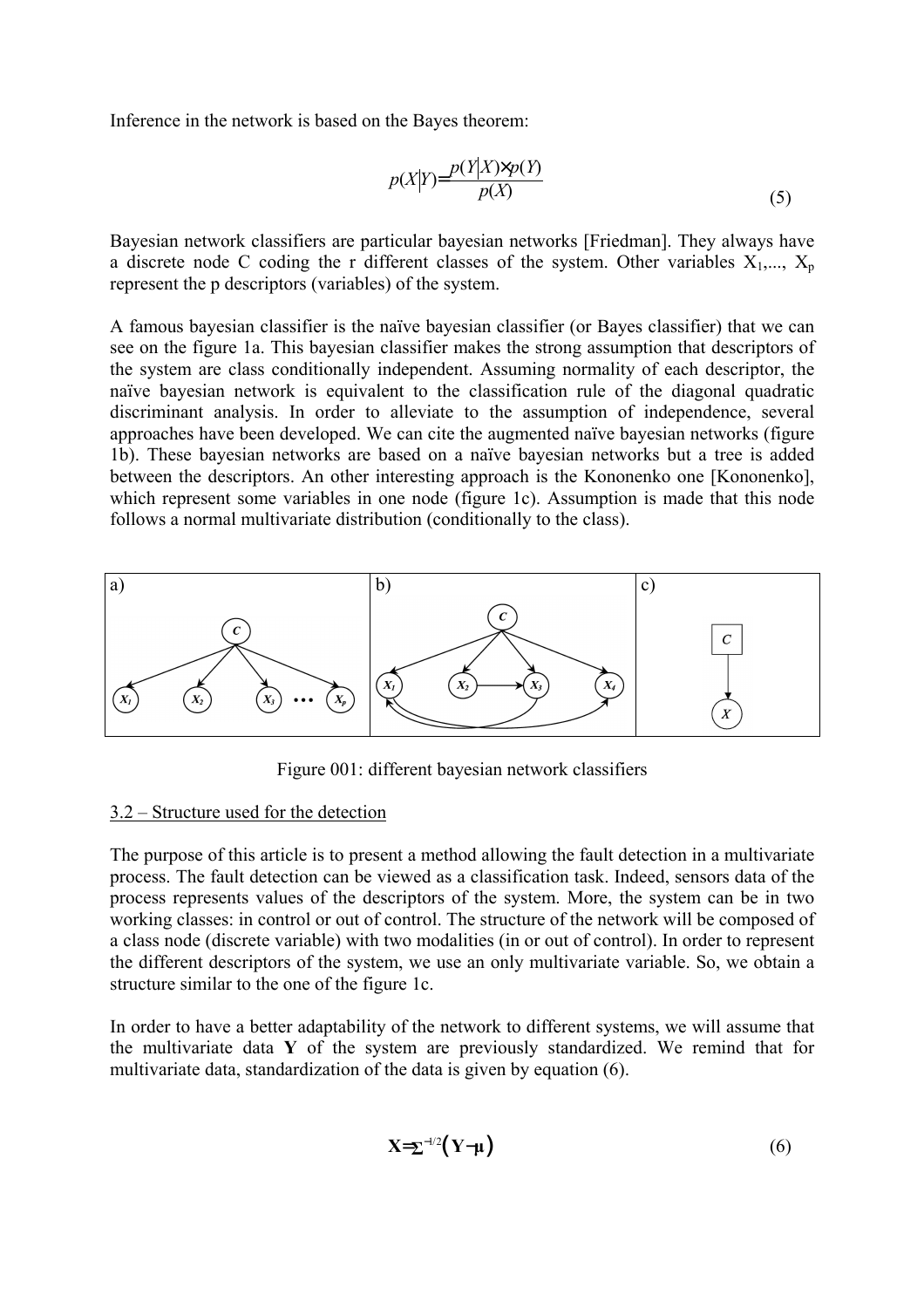This equation (6) allows removing correlations between variables of the system. An example (on 2 dimensions) of this transformation is given on the figure 2.



Figure 002: Example of the data transformation

Application of equation (6) allows to transform any normal multivariate data  $N(\mu, \Sigma)$  in data  $N(0,I)$  where 0 is the null vector of the same size than  $\mu$ , and where I is the identity matrix of the same size than  $\Sigma$ . Distribution of the "in control" state will be  $N(0, I)$ . In order to obtain a decision boundary between the two states of the process, we fix the distribution of the "out of control" state to  $N(0, cI)$ , where c is a coefficient strictly upper than 1. These two distributions will have same center  $(0)$  and same shape (because  $cI$  is simply a scale extending of the shape of  $I$ ). The difference between the two states can be expressed as: scattering of the "out of control" state (HC) is more important than the scattering of the "in control" state (SC). So, we can represent the classification areas of the two states of the system for a bivariate example (see figure 3).



Figure 003: Example of the classification areas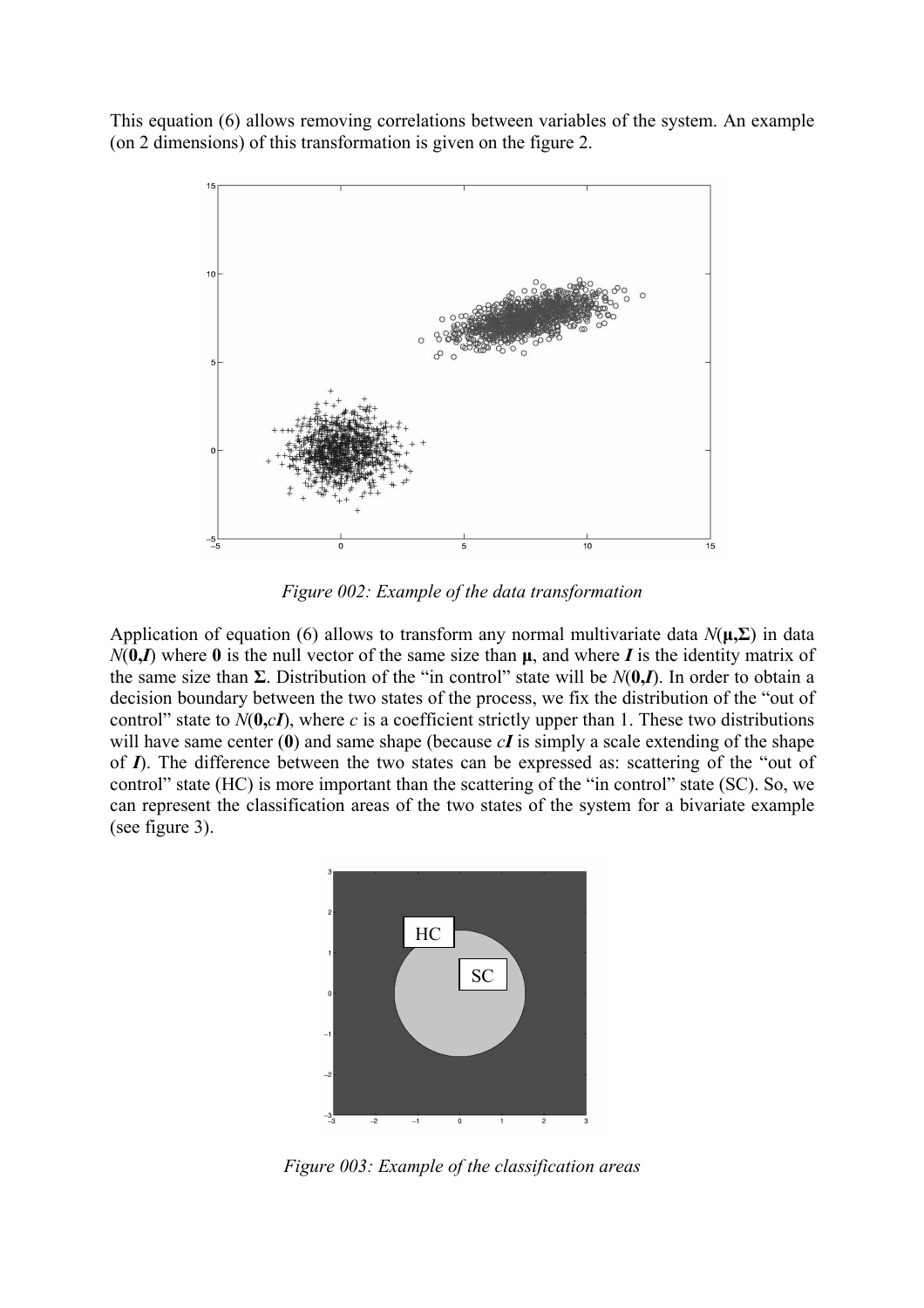On the figure 3, classifications areas represent area of the plan where probability of a modality (SC or HC) is the more important of the two. But, in order to correctly control the process, it is usual to accept  $(1-\alpha)$ % of the population assumed to be "in control", with  $\alpha$ =0.01 or  $\alpha$ =0.005. In the case of the figure 3, it is not the case. So, we must fix a threshold *na* allowing to not badly reject some situations "in control" (false alarms). This threshold is obtained by simulations, in order to satisfy a given number of false alarms. The structure of the network allows taking into account data of the system at instant  $t$ . But, it is very easy to add a multivariate node representing data of a required instant. So, the network is constructed in taking into account h instants: the present time t, and the  $h-1$  last instants. So, the final structure of the network has a node class (C), linked to each multivariate node representing the system data to different instants (see figure 4).



Figure 004: Final structure of the network

#### 4 – Performances comparison of the different approaches

In order to evaluate the performances of our detection method with bayesian network, and to compare them to others detection methods  $(T<sup>2</sup>$  and MEWMA control charts), we have chosen simulation data. Performances of the different methods are evaluated with the ARL (Average Run Length). The ARL represents the average of the number of sample (of measurement) to take of the process between the beginning of a fault and his detection. The principle of the simulations is quite simple, for each case we have simulated 500 signals (length of 5000 samples) following a normal multivariate law of dimension  $p$ . The first  $h$  samples of the signal are "in control", but from the sample  $h+1$ , a step of magnitude k is introduced in the signal. We have distinguished two types of step. Firstly, the step is only on one variable, in this case the magnitude of the step is  $k$  on the selected variable. Secondly, the step is on  $p$ variables. In this case, the step magnitude  $k$  is distributed on each variable as a step of magnitude p  $k$  . For each simulation,  $\alpha$  is fixed to 0.005. For the MEWMA control charts, in

order to correctly detect lower magnitude step all in keeping a reasonable ARL for large magnitude steps, we have chosen a  $\lambda$  equal to 0.4.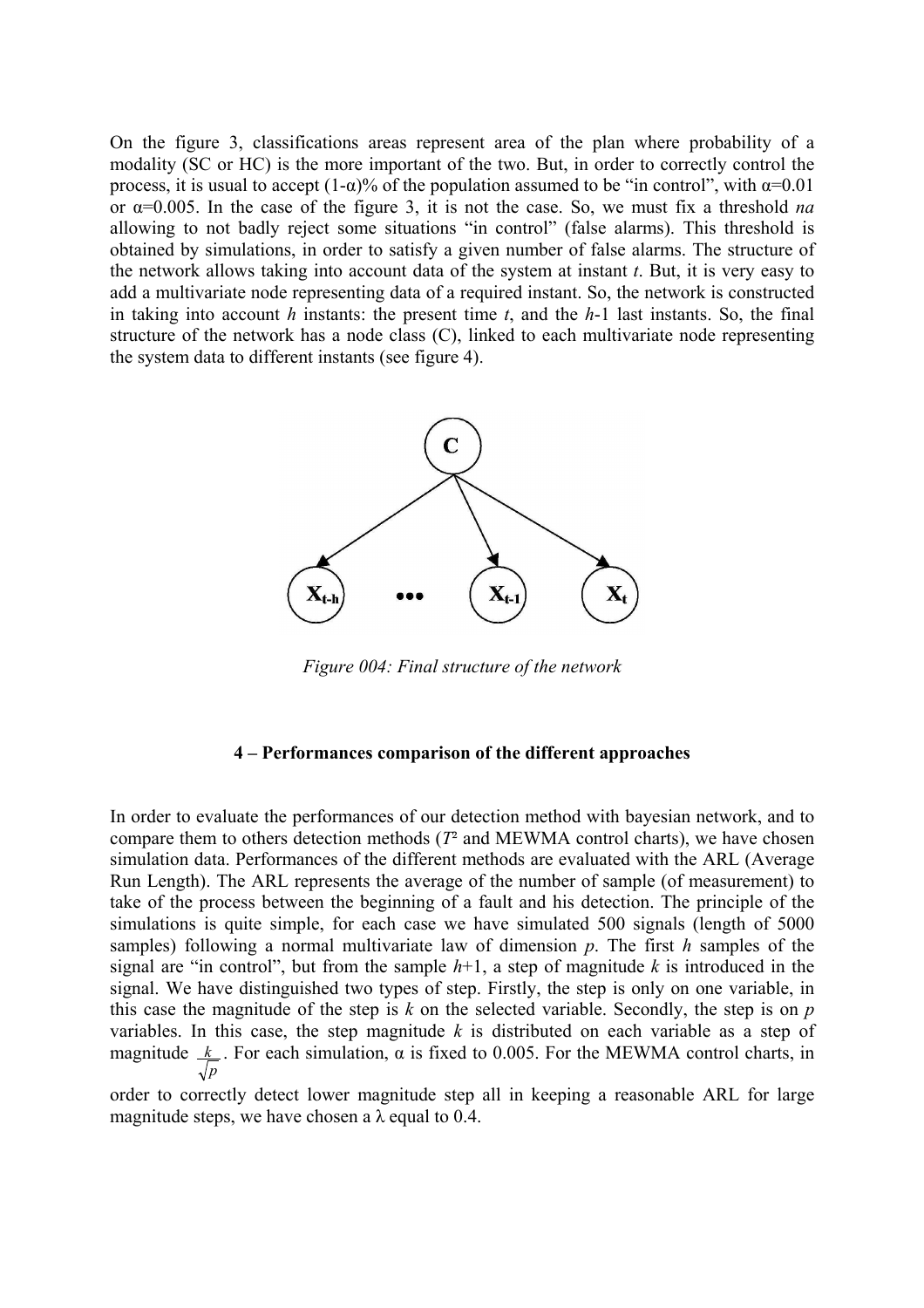|              |         |         |        |        |       | ن . پ |       | ل. ر  |       |
|--------------|---------|---------|--------|--------|-------|-------|-------|-------|-------|
| T2           | 194.986 | 115.688 | 42.982 | 15.646 | 6.504 | 3.566 | 2.132 | .54   | 1.214 |
| <b>BN</b>    | 200.856 | 89.644  | 24.582 | 8.642  | 4.212 | 2.904 |       | .752  | 1.414 |
| <b>MEWMA</b> | 198.672 | 53.63   | 13.294 | 5.828  | 3.29  | 2.516 | 1.916 | 1.668 | 1.45  |

Table 002: ARL for  $p=2$ ,  $h=10$  and step on one variable

| $\mathbf{v}$   |         |         |        |        |       | ر. پ  |       | ر. ر  |       |
|----------------|---------|---------|--------|--------|-------|-------|-------|-------|-------|
| T <sup>2</sup> | 202.656 | 124.746 | 42.924 | 16.762 | 6.568 | 3.728 | 2.294 | 1.496 | 1.21  |
| <b>BN</b>      | 216.224 | 81.426  | 21.972 | 8.212  | 4.63  | 3.382 | 2.478 | 1.978 | 1.614 |
| <b>MEWMA</b>   | 214.262 | 51.058  | 13.222 | 5.44   | 3.366 | 2.452 | 2.026 | .69   | 1.476 |

Table 003: ARL for  $p=10$ ,  $h=10$  and step on one variable

|              |         |         |        | ن. 1   | ∼     | ر. پ  |       |       |       |
|--------------|---------|---------|--------|--------|-------|-------|-------|-------|-------|
| T2           | 194.986 | 115.688 | 42.982 | 15.646 | 6.504 | 3.566 | 2.132 | .54   | 1.214 |
| <b>BN</b>    | 200.856 | 89.644  | 24.582 | 8.642  | 4.212 | 2.904 | 21    | 1.752 | 1.414 |
| <b>MEWMA</b> | 198.672 | 53.63   | 13.294 | 5.828  | 3.29  | 2.516 | 1.916 | 1.668 | 1.45  |

Table 004: ARL for  $p=2$ ,  $h=5$  and step on p variables

|                |         | ∪.J    |        | ن     |       | ن . پ |            |       |          |
|----------------|---------|--------|--------|-------|-------|-------|------------|-------|----------|
| T <sup>2</sup> | 192.496 | 113.58 | 40.25  | 16.52 | 6.56  | 3.736 | 2.08       | .48   | 1 ר<br>. |
| <b>BN</b>      | 191.332 | 88.352 | 25.532 | 8.614 | 4.146 | 2.926 | 21<br>2. I | 1.656 | 1.392    |
| <b>MEWMA</b>   | 192.89  | 51.924 | 12.62  | 5.762 | 3.314 | 2.494 | 1.944      | .68   | 1.416    |

In looking at the 4 tables, we can see that the MEWMA control chart is the method giving the best results. But, the proposed method (BN), based on a bayesian network, obtains better results than a T² control chart. So, the proposed method allows detecting a step in a multivariate process.

Tables 1 and 2 show the influence of the parameter h. We can see that more h is low, more the larger magnitude steps will be rapidly detected. But, more  $h$  is high, more the lower magnitude steps are rapidly detected. So, to correctly use this method,  $h$  must be chosen in function of the step magnitude to be detected (in the same way that  $\lambda$  for a MEWMA control chart).

The results of tables 2 and 3 show the influence of the number p of the variable of the process. We can see that the method gives better performances with high step than with low step. So, performances of the bayesian network approach are not only function of  $h$ , but also function of the number of variables.

Finally, comparing table 1 and 4 show that our approach detects univariate (just on one variable) and multivariate (on multiple variable) steps. But, in order to improve performances of the bayesian network approach, it will be of interest to search informative variables of the system as proposed in [Verron b].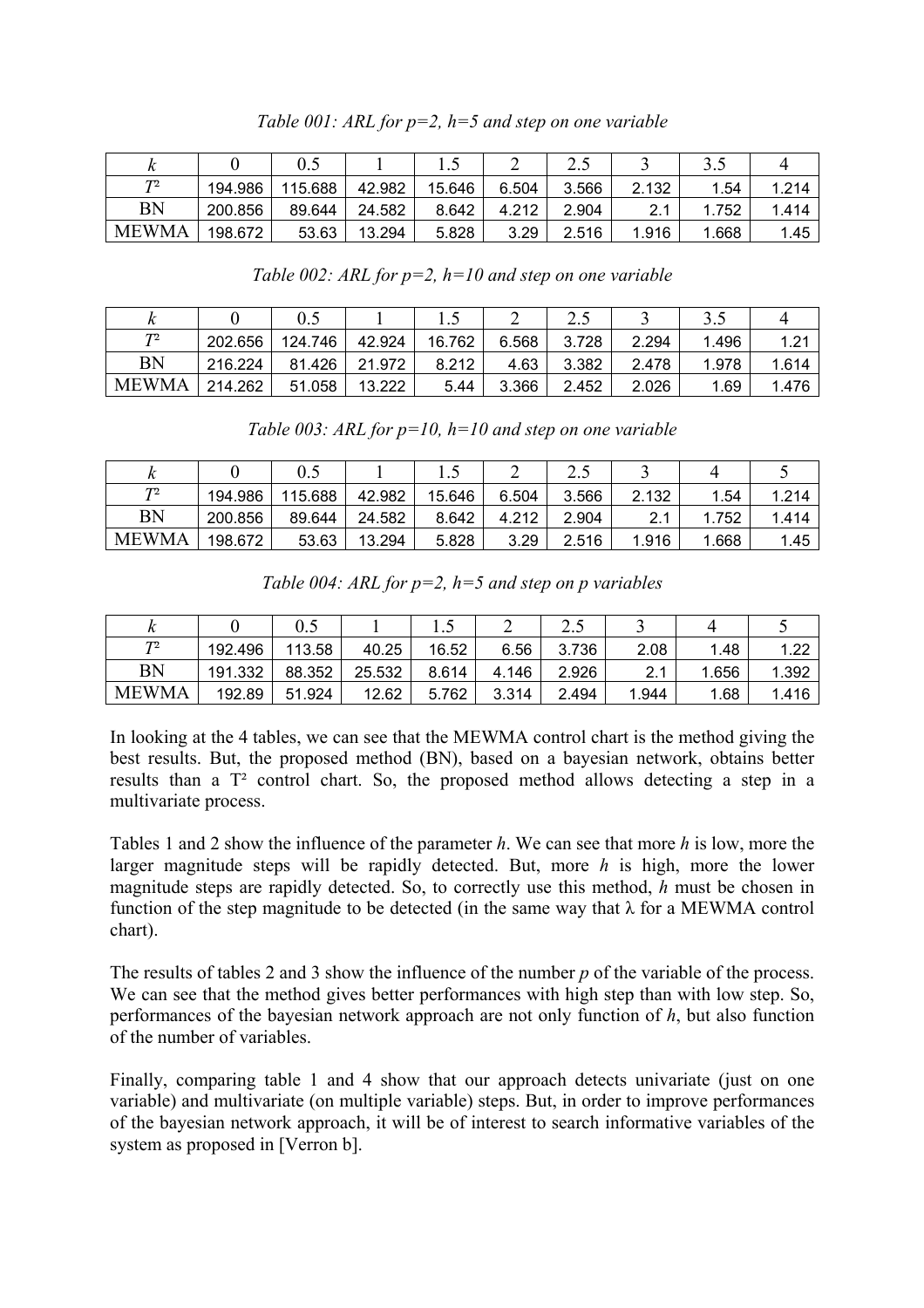# 5 – Conclusions and outlooks

In this article, we have proposed a new approach allowing the fault detection in a multivariate process. This approach is based on a bayesian network. A class node represents the two states of the system ("in control" or "out of control"), and other nodes represent system data on multiple instants. Performances (in term of ARL) have been evaluated on simulation data and compared to MEWMA and  $T<sup>2</sup>$  control charts. We have seen that, on simulation data, performances of the bayesian network approach are lower than the MEWMA control chart, but performances of our approach outperforms the  $T<sup>2</sup>$  control chart.

The principal outlook to this work is the combination of the fault detection and the fault diagnosis in an only bayesian network.

## Références :

[Bodden] Bodden, Rigdon. A program for approximating the in-control ARL for the MEWMA chart. Journal of Quality Technology, vol. 31, p120-123. 1999.

[Charniak] Charniak. Bayesian networks without tears. AI Magazine, vol.12, p50-63. 1991.

[Chua] Chua, Montgomery. Investigation and Characterization of a Control Scheme for Multivariate *Quality Control*. Quality and Reliability Engineering International, vol.8, p37-44. 1992.

[Hotelling] Hotelling. *Multivariate Ouality Control*. Techniques of Statistical Analysis, p111-184. 1947.

[Kononenko] Kononenko. Semi-naive Bayesian classifier. EWSL-91: Proceedings of the European working session on learning on Machine learning, p206-219. Porto, 1991.

[Lowry] Lowry, Woodall, Champ, Rigdon. A multivariate exponentially weighted moving average control chart. Technometrics, vol.34, p46-53. 1992.

[Mason] Mason, Tracy, Young. Decomposition of T2 for multivariate control chart interpretation. Journal of Quality Technology vol.27, p99-108. 1995.

[Montgomery] Montgomery. Introduction to Statistical Quality Control Third Edition. John Wiley and Sons. 1997.

[Naim] Naim, Wuillemin, Leray, Pourret, Becker. Réseaux Bayésiens - 2ème édition. Eyrolles. 2004.

[Page] Page. Continuous Inspection Schemes. Biometrika, vol.41, p100-115. 1954.

[Pignatiello] Pignatiello, Runger. Comparisons of Multivariate CUSUM Charts. Journal of Quality Technology, vol.22, p173-186. 1990.

[Roberts] Roberts. Control chart tests based on geometric moving averages. Technometrics, vol.1, p239-250. 1959.